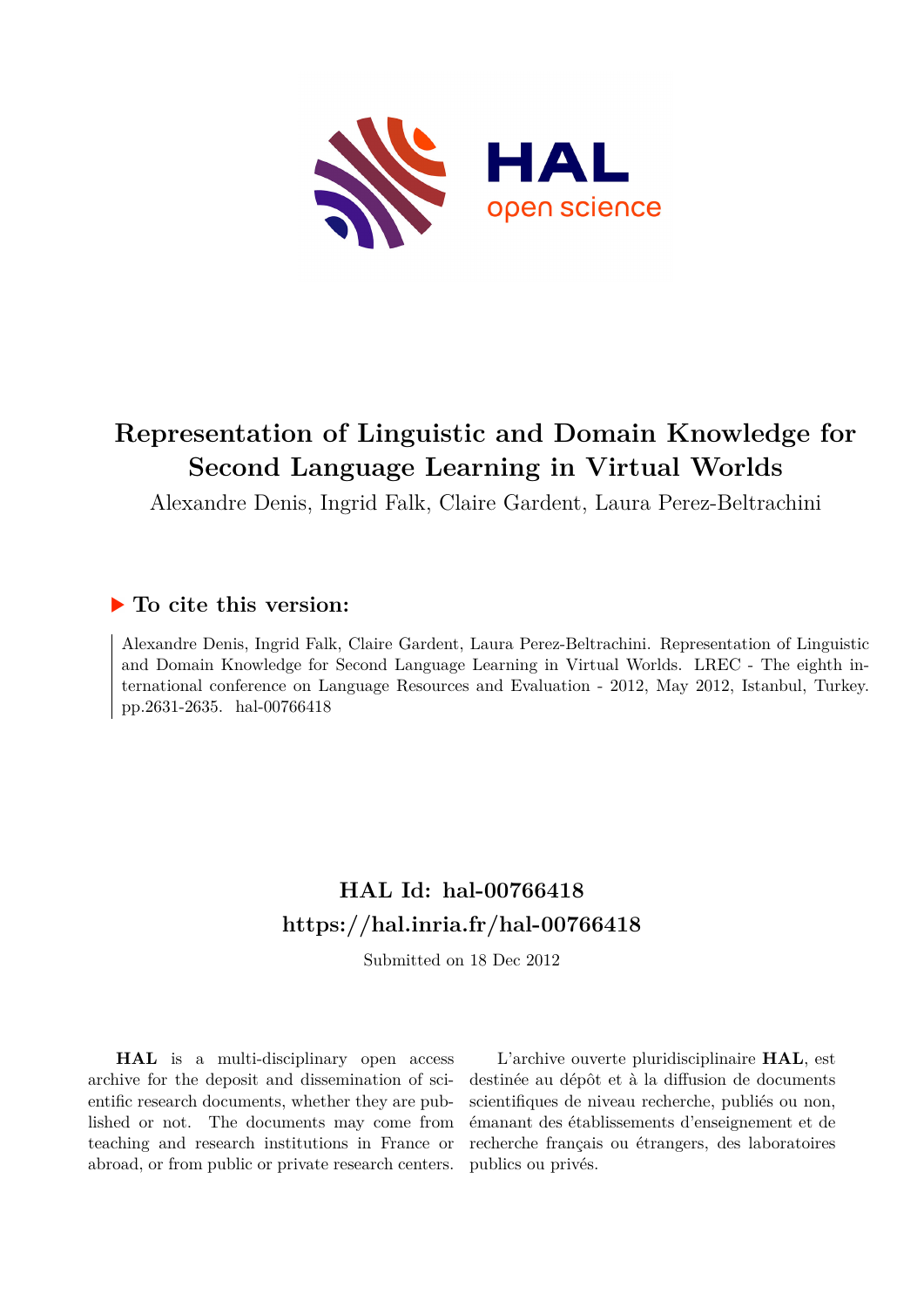# **Representation of linguistic and domain knowledge for second language learning in virtual worlds**

**Alexandre Denis**<sup>∗</sup> **, Ingrid Falk**<sup>+</sup>**, Claire Gardent**<sup>∗</sup> **and Laura Perez-Beltrachini**<sup>+</sup>

<sup>∗</sup> CNRS/LORIA, <sup>+</sup>Lorraine University/LORIA Nancy, France {alexandre.denis,ingrid.falk,claire.gardent,laura.perez}@loria.fr

#### **Abstract**

There has been much debate, both theoretical and practical, on how to link ontologies and lexicons in natural language processing (NLP) applications. In this paper, we focus on an application in which lexicon and ontology are used to generate teaching material. We briefly describe the application (a serious game for language learning). We then zoom in on the representation and interlinking of the lexicon and of the ontology. We show how the use of existing standards and of good practice principles facilitates the design of our resources while satisfying the expressivity requirements set by natural language generation.

**Keywords:** virtual environments, ontology-lexicon interface, natural language generation

### **1. Introduction**

As shown in [\(Geroimenko and Chen, 2005\)](#page-5-0), [\(Ibanez-Martinez and Mata, 2006\)](#page-5-1), semantic annotations of 3D scenes improve 3D content retrieval and managment. More recently, they have also been shown to enable intelligent simulations which support semantics reasoning or semantic-based planning [\(Kapahnke et al., 2010\)](#page-5-2). In the serious game for learning French called I-FLEG (Interactive French Learning Game, [\(Amoia et al., 2011\)](#page-5-3)), we exploit semantic annotations of 3D worlds in a novel way namely, as a means to support the generation by a 3D game of natural language sentences. In this game, touching a 3D object triggers the automatic generation of teaching material by a natural language generator. To produce this material, the generator uses (i) the semantic annotations of the 3D world i.e., the ontology describing the 3D objects in the virtual world used for teaching French and (ii) a lexicon which provides the linguistic information necessary to generate text about these objects.

In this paper, we show how to represent and link the ontology and the lexicon used in I-FLEG so as to facilitate maintenance and portability while satisfying the expressivity requirements set by the generation of natural language. In particular, we show how to use the LIR standard [\(Peters et al., 2009\)](#page-5-4) to represent the lexicon and link it to the ontology; and how the good practice principles proposed in [\(Bateman, 1990\)](#page-5-5) permits designing an ontology that best supports the requirement set by natural language generation.

<span id="page-1-0"></span>We start (Section [2.\)](#page-1-0) by sketching the game scenario and explaining how natural language generation is used to associate 3D objects with language learning exercices. In Section [3.,](#page-2-0) we then zoom in on the semantic annotations of the 3D world and explain the principles underlying the design of the knowledge base. Finally in Section [4.,](#page-3-0) we show how we adapted the LIR standard to develop a lexicon that mediates between the semantic annotations and the linguistic resources used by the generation system.

### **2. The I-FLEG serious game**

To learn French with I-FLEG, the learner moves his avatar inside a virtual house and clicks on objects thereby triggering the display of language learning exercices. These exercises are generated by a natural language generator based on the ontological axioms and facts associated with the objects and on a lexicon linking concepts to words. Here is a toy example illustrating the ontology and the lexicon underlying text generation. Suppose that the world contains a red chair which, in the knowlege base is associated with the following axioms and facts:

> Chair(c), SubClassOf(Chair, Noun), Red(c), SubClassOf(Red, Adjective), Small(c), SubClassOf(Small, Adjective), John(j), SubClassOf(John, Noun), Move(e),  $Agent(e,j)$ , Theme  $(e,c)$ SubClassOf(Move, Verb),

That is, there are three objects named  $c, j$  and  $e, c$  is a red chair,  $j$  is John,  $e$  is a moving event of  $c$  by  $j$ . Further, *Chair* is a subconcept of the *Noun* concept, *Red* and Small of the Adjective concept and Move of the Verb concept.

Now suppose that the learner wants to work on adjectives. Then the generator will select from this knowledge base a set of facts that can be verbalised as a sentence containing an adjective. In particular, the selection algorithm will search for an *Adjective* subconcept (to produce an adjective) and a  $Verb$  subconcept (to produce a verb). For instance, the following content might be selected:

> Chair(c), Red(c), John(j), Move(e), Agent(e,j), Theme (e,c)

Once a set of facts has been selected, sentence generation is carried out using the GenI [\(Gardent and Kow, 2007\)](#page-5-6) surface realiser, a generic Feature-Based Lexicalised Tree Adjoining Grammar (FB-LTAG) for French [\(Gardent, 2008\)](#page-5-7).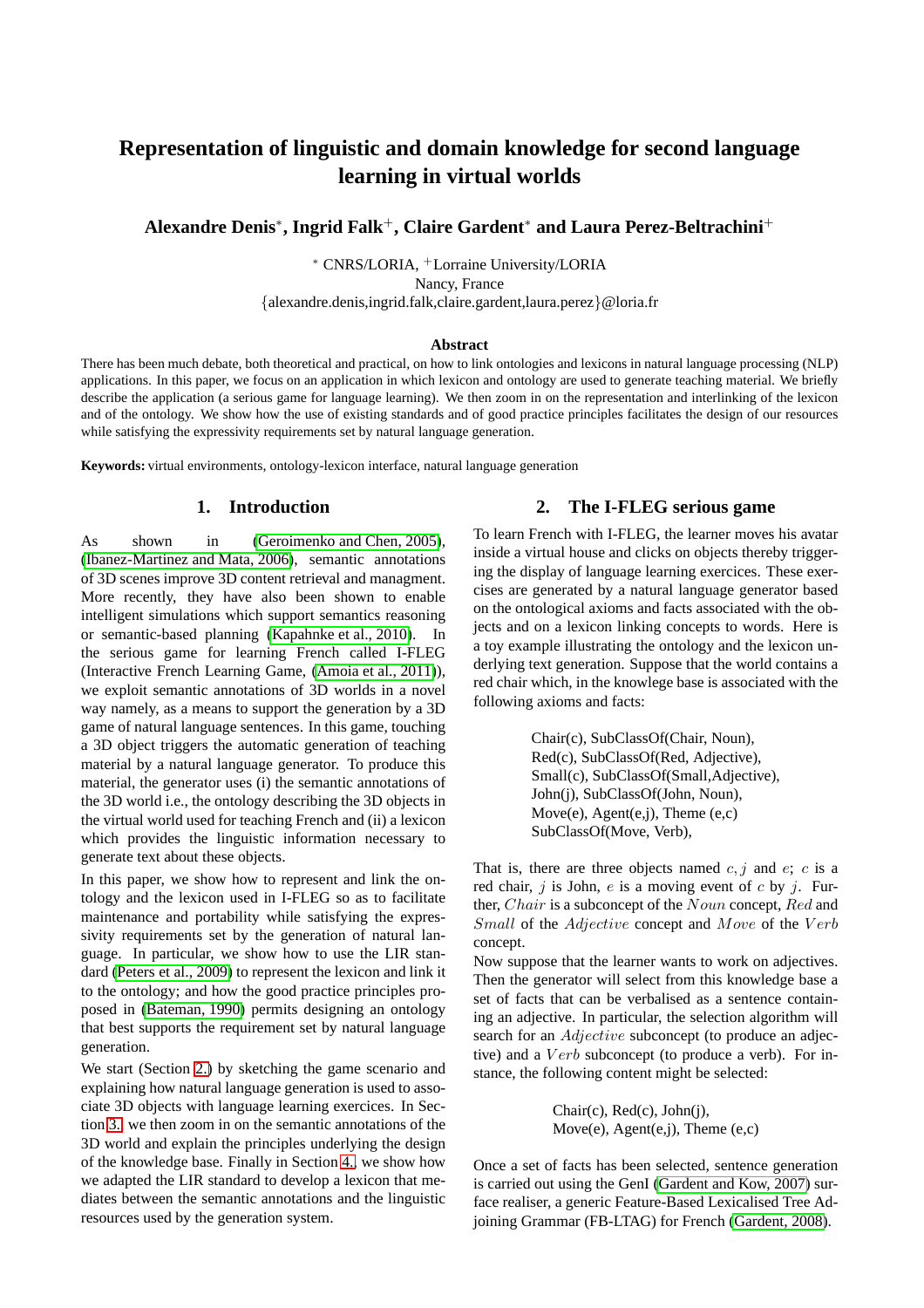<span id="page-2-1"></span>

*jean(j),move(e),Agent(e,j),Theme(e,c),def(c),chair(c),red(c)* Figure 1: FB-LTAG trees for "Jean bouge la chaise rouge (John moves the red chair)"

Figure [1](#page-2-1) shows a toy grammar<sup>[1](#page-2-2)</sup> illustrating the FB-LTAG trees used to generate the sentence *John moved the red chair*. In essence, the grammar consists of a set of trees, each anchored with a lemma and a semantics. To keep the grammar size manageable however, tree schemas are stored separately and a **syntactic lexicon** is used to indicate which lemmas can anchor which tree or family (set) of trees. For instance, the lexical entry for the verb *bouger (to move)* shown below indicates that *bouger* anchors all the trees in the n0Vn1 family that is the set of trees describing the syntactic contexts in which a transitive verb can occur. In addition, the semantics of each lemma is specified using parameterised macros which expands to the appropriate semantics. Thus the parameterised macros Binary Relation[Move] indicates that the tree anchored by *bouger* is associated with a binary relation with predicate Move. In other words, the semantics of *bouger* is  $\{Move(E), Agent(E,X), Then(E,Y)\}.$ 

> Lemma: bouger Category: verb Semantics: Binary Relation[Move] Trees: n0Vn1

During generation, trees that are associated with a semantics matching one of the selected facts are retrieved and combined using the grammar tree combination operations. The yields of these trees then give the lists of lemmas making up sentences verbalising the input. For instance, the yield of the tree derived by combining the trees shown in Figure [1](#page-2-1) produces the list of lemmas *Jean bouger le chaise rouge*.

To generate a well formed sentence, a **morphological lexicon** is looked up and the appropriate word forms are extracted taking into account the morphosyntactic constraints encoded by the grammar for instance, that the subject must agree in person and number with the verb and similarly, that determiner, noun and adjective must agree in gender and number. The morphological lexicon associates each word form with a lemma and a set of (feature,value) pair describing its morphological properties. For instance, the entries for *chaise* are:

| chaise | chaise | $\{cat:n, num: sg, gender: f, mass: -\}$               |
|--------|--------|--------------------------------------------------------|
|        |        | chaises chaise { $cat:n, num:pl, gender: f, mass: -$ } |

## <span id="page-2-0"></span>**3. Annotating the 3D World with Semantic Annotations**

We now describe the semantic annotations we use to describe the virtual world and the general principles underlying these annotations.

#### **3.1. Representing Knowledge using OWL**

To annotate the virtual environment with semantic information, we use the Web Ontology Language (OWL, [\(Horrocks et al., 2003\)](#page-5-8)). As illustrated in the preceding section, we implement both an A-Box and a T-Box. We produce an axiomatic description of concepts in the domain (T-Box). In particular, we place domain concepts in a concept hirarchy where higherlevels are taken from WordNet hypernym structure. For instance, SubClassOf(Chair Piece Furniture) SubClassOf(Piece Furniture Artifact). We then describe each object in the virtual world by linking it to an instance in the A-Box and associating this instance with a set of facts describing this object. As a result, each object in the I-FLEG world is associated both with a set of assertions specific to that object and with a set of ontological axioms providing additional information about the class of objects this object belongs to.

#### **3.2. Upper model for content selection**

As mentioned in Section [2.,](#page-1-0) the I-FLEG natural language generator needs to check for certain properties in the input. For instance, if the generated output must contain an adjective, then generation must check that the selected content contains a concept that is a subconcept of the Adjective concept. In other words, in our generation task, the communicative goal the generator must realise includes constraints on the syntactic form of the generated sentence. To account for such constraints and support "form driven sentence generation" (that is, generation whose communicative goal includes formal constraints), the I-FLEG ontology includes an *upper model* [\(Bateman, 1990\)](#page-5-5) i.e., a linguistic ontology capturing how the grammar and/or semantics of a particular natural language carves up the world. The I-FLEG upper model associates domain concepts with linguistic concepts e.g. part-of-speech and

<span id="page-2-2"></span><sup>&</sup>lt;sup>1</sup>The grammar has been simplified. In reality, the grammar has separate trees for Nouns and for determiners (rather than a single tree including boht the determiner and the noun.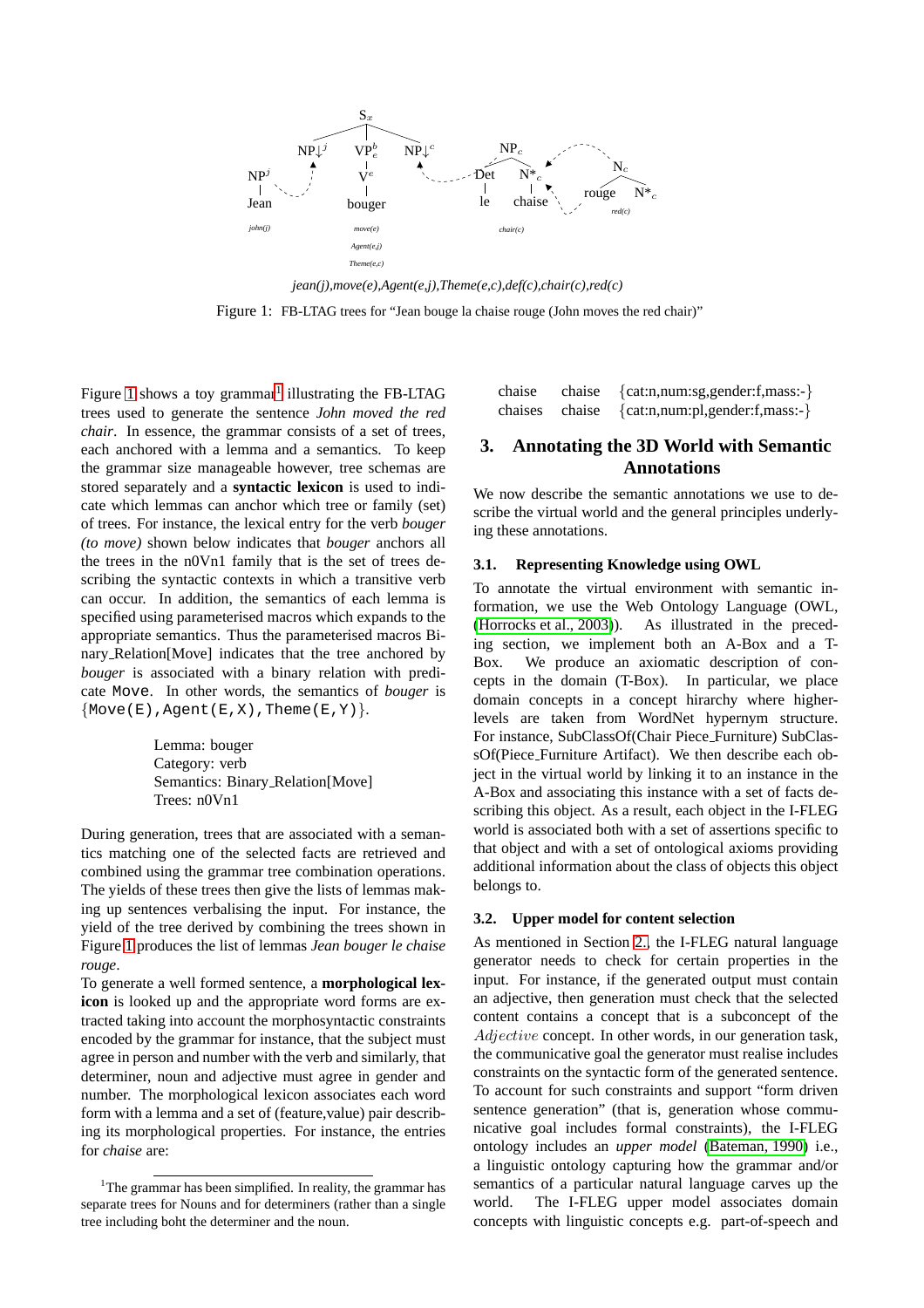predicate argument structure. For instance, MOVE is a sub-concept of TRANSITIVE. This extension is based on the information contained in the lexicon and permits constraining content selection based on the teaching goal.

#### **3.3. Representing events**

OWL does not support ternary relations. However, in natural language, events can be talked about which include three or more participants. For instance, the event described by the sentence "The player puts the glass on the table" involves three participants namely, the player, the glass and the table. To circumvent OWL limitations, we reify events as concepts and linked them to event participants using thematic role relations. More generally, as argued in [\(Davidson, 1967\)](#page-5-9) and [\(Franconi, 1994\)](#page-5-10), event reification permits describing modification of eventualities and facilitates the representation of verbs in description logic.

## <span id="page-3-0"></span>**4. Using the LIR standard to link conceptual and linguistic information**

As noted in Section [2.,](#page-1-0) to support natural language generation, concepts in the ontology must be linked to words in a lexicon. In addition, this lexicon must provide detailed linguistic information about words and relate these to the grammar the generator makes use of. To represent lexical information and link concepts in the ontology to words in the lexicon, we draw on the LIR model [\(Peters et al., 2009\)](#page-5-4), [\(Montiel-Ponsoda et al., 2008\)](#page-5-11) which associates multilingual information with ontologies and is interoperable with several other standards: the Terminological Markup Framework, the Lexical Markup Framework [\(The LMF Working Group, 2008\)](#page-5-12) and the Multilingual Lexical Information Framework [\(The MLIF Working Group, 2010\)](#page-5-13). We then derive from this lexicon, the **syntactic** and **morphological** lexicons used by our generator.

#### **4.1. The LIR model**

In essence, the LIR model associates a LexicalEntry class to the classes Language (the language to which the word being described belongs), Lexicalization (the word base form) and Sense (a definition as in a classic dictionary or a WordNet gloss); lexical semantic equivalences can be established among lexical entries within the same (hasSynonym) or different languages (hasTranslation); and ontology elements are linked to LIR lexical entries by the hasLexicalEntry property. The LIR model is implemented as an OWL ontology so that inconsistencies e.g., between linguistic data and domain knowledge can be detected using OWL reasoning tools. Figure [2](#page-3-1) sketches the implementation of the LIR model used in our application.

#### **4.2. Extending the LIR model**

To encode the mapping between the ontological and the lexical knowledge used by I-FLEG, we extended the LIR model in two main ways.

First, we integrated additional syntactic and semantic information about words so as to enable the automatic derivation

<span id="page-3-1"></span>

Figure 2: LIR model as used in our application. The green, gray and orange figures are present in the original LIR model and the red boxes represent extensions. The gray boxes are used in the original LIR model, but not in our application and the orange boxes are implemented, but not yet used.

of the lexicons required by generation. These extensions to the LIR model are represented in Figure [2](#page-3-1) by the red boxes *syntactic behaviour* and *subcat frame*. In particular, we included in our model information about the semantic type of a word, about its morphology (e.g., whether the inflection of a verb or of a noun follows a regular schema and if so which) and about semantic distinctions such as the mass/count distinction for nouns or the state/event distinction for verbs. In our implementation of the LIR model this information is currently represented as properties of *Lexicalization* instances (red box *linguistic properties* in Figure [2\)](#page-3-1). Figure [3](#page-4-0) sketches sample lexical entries for a verb (Figure [2a\)](#page-4-1) and a noun (Figure [2b\)](#page-4-2). It shows that, for example, the verb *bouger* is a lexicalisation of a lexical entry associated to the concept E MOVE with syntactic behaviour described by the LTAG family name *n0Vn1* in field *subcat frame* and its semantic type is shown in field *semantics*: *bouger* is used in a binary relation (Binary Relation). The verb's morphology is further specified as a linguistic property (*linguistic property* class) of the lexicalization: The *morph type* property shows it is a regular, 1st group verb. Second, we implemented the lexicon as a database rather than an OWL ontology. In this way, we created a "lightweight" model of the relation between lexicon and ontology which was easier to handle while still keeping domain knowledge and linguistic data separated. Figure [4](#page-4-3) shows a screenshot of the web interface for creating and editing lexical entries.

From the ontology and the data-base just described, we then automatically derive the syntactic lexicon used by the sentence realiser (cf. Section [2.\)](#page-1-0). The data-base provides the required (morpho-)syntactic distinctions while the ontology provides the concept names required to inform the semantic field of lexical entries.

#### **4.3. Some features of our extension to LIR**

Adopting the LIR model as an intermediate, generic resource mediating between the knowledge base and the specific lexicons used by the generator, allows for a straightforward account of morphology, of synonymy, of multi-word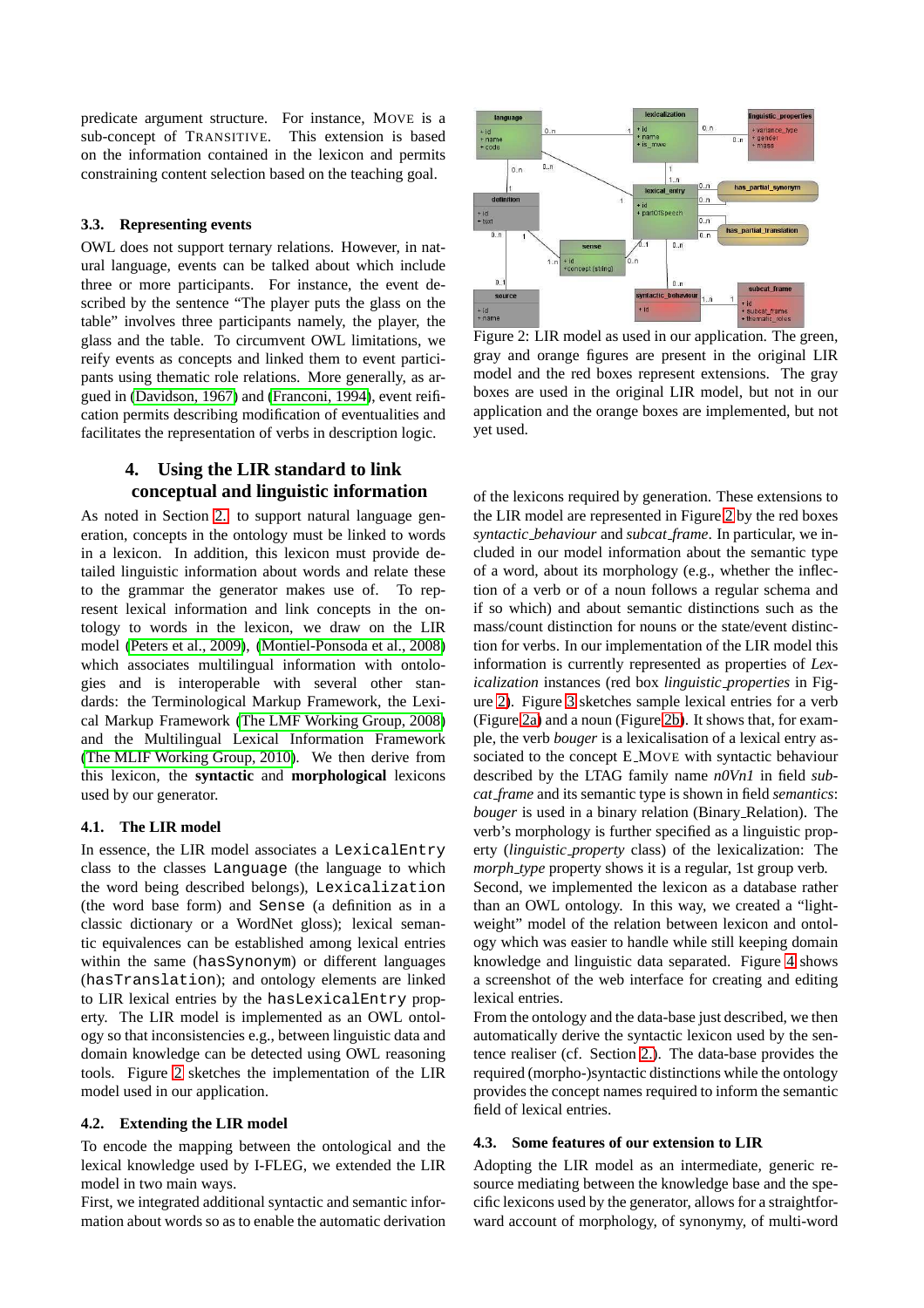<span id="page-4-1"></span><span id="page-4-0"></span>(a) Lexical entry linked to con-(b) Lexical entry linked to concept cept E MOVE **CHAIR** 

<span id="page-4-2"></span>

| <b>Sense E MOVE</b>                 | <b>Sense CHAIR</b>          |
|-------------------------------------|-----------------------------|
| <b>Language</b> French              | <b>Language</b> French      |
| $POS$ v                             | POS <sub>n</sub>            |
| <b>primary</b> yes                  | primary yes                 |
| <b>Lexicalization</b> bouger        | Lexicalization chaise       |
| <b>Language</b> French              | <b>Language</b> French      |
| <b>morph_type</b> 1st group         | gender f                    |
| $subcat-frame n0Vn1$                | mass/countable<br>countable |
| semantics<br><b>Binary_Relation</b> | subcat frame noun           |
|                                     | semantics BasicProperty     |

Figure 3: Sample LIR lexical entries for a verb [\(a\)](#page-4-1) and a noun [\(b\).](#page-4-2)

<span id="page-4-3"></span>

Figure 4: Screenshot of web interface for editing lexical entries.

expressions and of multilingualism. We now briefly exemplify each of these points.

**Morphology** The morphological lexicon can be derived from lexical entries provided that they include morphological features such as *morph type* or *gender*. The lexicon can be obtained by stemming the lemma and deriving the inflected forms thanks to the morphological features. The irregular cases such as the well known *choux, bijoux, joujoux....* which lists the few words in French that are inflected with an *-x* in plural form instead of the regular *-s* inflection, can be managed with dedicated morphological features.

**Synonymy** Synonymy in the original LIR is handled by explicitely stating that two lexical entries are related with a hasSynonym relation. However, in our "lightweight" model, this relationship is implicit. Two different lexical entries can be related to the same concept. For instance, the synonymy between couch and sofa can be represented by a single concept COUCH related both to a *couch* lexical entry and to a *sofa* lexical entry.

**Multi-Word Expressions** Multi-word expressions range from fixed expressions (*in short*, *by and large*), semifixed expressions (*spill the beans*, *kick the bucket*), and syntactically flexible expressions (*break up*, *make a mistake*) (**?**). Our framework can handle these three categories. Fixed expressions are considered as words-withspaces in the lexicalization entry and thus can anchor syntactic trees as whole units. For instance *machine*  $\hat{a}$  *café* (*coffee machine*) is a single lexicalization unit. Semi-fixed and flexible expressions are dealt with a primary anchor and co-anchors in the syntactic trees, separated by an underscore in the lexicalization entry. For instance the concept of HOUSEMOVING is related to a multi-word expression *dem´ enagement ´ faire* in which *dem´ enagement ´* is the primary anchor and *faire* is the verbal co-anchor. By convention, the first word is the primary anchor, the other anchors are ordered as how they appear in the canonical tree of the syntactic family associated to the lexical entry. Hence the entry *dem´ enagement ´ faire* can be realized as *faire un dem´ enagement ´* , literally *to do a house moving*. Note that thanks to the synonymy, we can also realize the concept of HOUSEMOVING with the single verb *déménager* (to move *out*).

**Translation** Multilinguality is supported natively in LIR by means of the Language attribute of lexical entries. The same concept, for instance CAT can be linked to an English lexical entry *cat* or to a French lexical entry *chat*. Moreover, it is possible to include compound concepts as senses, for instance, the complex concept CAT ⊓ YOUNG can be linked to the lexical entry *gatito*, the Spanish word for kitten. Vice versa, a primitive concept such as GATITO in a Spanish ontology, can be related to the multi-word lexical entry *cat young*, where *cat* is the primary anchor and *young* is the co-anchor. This lexical entry can then be associated to syntactic trees realizing it as *young cat*.

#### **5. Conclusion**

Semantic annotations of 3D worlds open the door for intelligent simulations and powerful 3D content retrieval and management. In this paper, we present a novel way to exploit these annotations namely to generate text about a virtual world. Using existing standards and best practice principles, we showed how to link semantic annotations not only to the 3D objects but also to words and to the linguistic information required by text generation. As mentioned above, the particular standard used to link ontology and lexicon aims to associate multilingual information with ontologies and is interoperable with several other standards thereby facilitating the integration of other types of information. An obvious interesting extension of the current I-FLEG approach is therefore the portability of the I-FLEG game to English: Does the LIR standard permits an easy adaptation of the I-FLEG game to English learning? Another question we are currently investigating is how to semi-automate the creation of the I-FLEG ontology. We aim to facilitate the authoring of the ontological informa